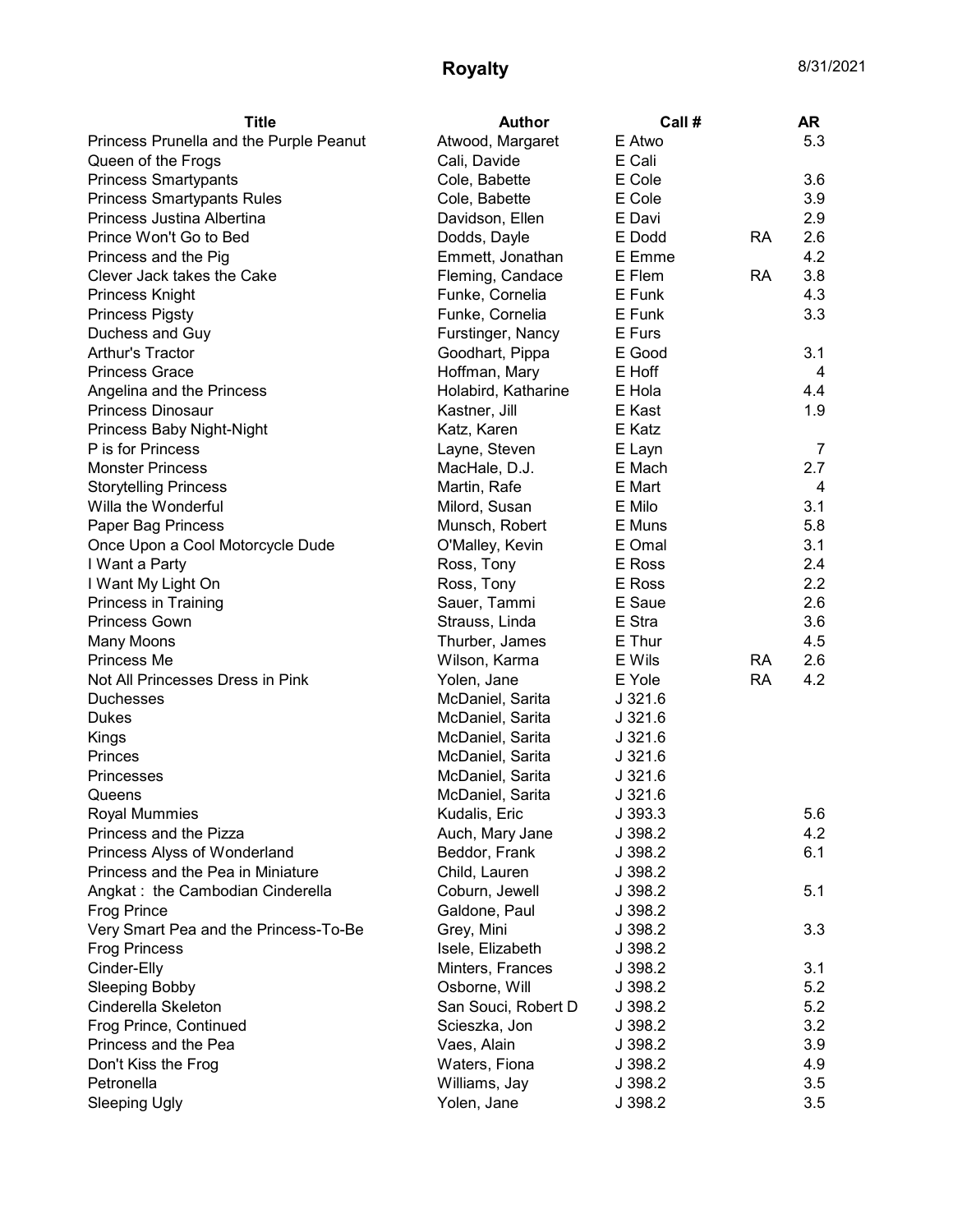## **Royalty** 8/31/2021

| <b>Title</b>                                                       | <b>Author</b>        | Call #                                  | AR         |
|--------------------------------------------------------------------|----------------------|-----------------------------------------|------------|
| Such a Prince                                                      | Bar-el, Dan          | J 398.208                               | 3.9        |
| <b>Three Princes</b>                                               | Kimmel, Eric         | J 398.2095                              | 4.1        |
| <b>Red Butterfly</b>                                               | Noyes, Deborah       | J 398.2095                              | 4.4        |
| Shining Princess and Other Japanese Legends                        | Quayle, Eric         | J 398.2095                              |            |
| Weave of Words                                                     | San Souci, Robert D  | J 398.2095                              | 4.7        |
| Princesses and Heroines                                            | Hamilton, John       | J 398.4                                 | 6.4        |
| Royal Christmas                                                    | Disney               | J808.8                                  | 3.9        |
| World's Most Glorious and Notorious Rulers and HO'Sullivan, Joanne |                      | J 929.7                                 |            |
| Real-Life Royalty                                                  | Roshell, Starshine   | J 929.7                                 | 5.3        |
| Prince Harry and Meghan                                            | Sherman, Jill        | J 941                                   |            |
| Kate Middleton                                                     | Custance, Petrice    | J 941.086                               | 6.6        |
| You Wouldn't Want to Be Mary, Queen of Scots                       | MacDonald, Fiona     | J.941.1                                 | 5          |
| Nur Jahan of India                                                 | Bridges, Shirin      | J 954                                   |            |
| Princess Ka'iulani                                                 | Linnea, Sharon       | J 996.9                                 |            |
| <b>Last Princess</b>                                               | Stanley, Fay         | J 996.9                                 | 6.4        |
| Who Was Marie Antoinette                                           | Rau, Dana Meachen    | J B Antoinette                          | 5.9        |
| Marie Antoinette: Fashionable Queen or Greedy R(Webb, Sarah        |                      | J B Antoinette                          | 5          |
| King Arthur                                                        | Nardo, Don           | J B Arthur                              | 8.3        |
| Cleopatra: Powerful Leader or Ruthless Pharaoh? Caravantes, Peggy  |                      | J B Cleopatra                           | 5.3        |
| Who Was Princess Diana                                             | Labrecque, Ellen     | J B Diana                               | 6          |
| Who Was Queen Elizabeth?                                           | Eding, June          | J B Elizabeth                           | 5.3        |
| Who Was Queen Victoria                                             | Gigliotti, Jim       | J B Victoria                            | 6.7        |
| <b>Frog Princess series</b>                                        | Baker, E.D.          | J Fantasy Bake                          |            |
| <b>Wide Awake Princess series</b>                                  | Baker, E.D.          | J Fantasy Bake                          | 5.3        |
| Tale of Despereaux                                                 | DiCamillo, Kate      | J Fantasy Dica                          | 4.7        |
| Palace of Mirrors                                                  | Haddix, Margaret     | J Fantasy Hadd Pala 2                   | 5.4        |
| Princess Academy series                                            | Hale, Shannon        | J Fantasy Hale                          | 6          |
| Princess in Black series                                           | Hale, Shannon        | J Fantasy Hale Prin 3                   | 3.2        |
| Ella Enchanted                                                     | Levine, Gail Carson  | J Fantasy Levi                          | 4.6        |
| Fairy's Return                                                     | Levine, Gail Carson  | J Fantasy Levi                          | 3.8        |
| For Biddle's Sake                                                  | Levine, Gail Carson  | J Fantasy Levi                          | 4.4        |
| Princess Sonora and the Long Sleep                                 | Levine, Gail Carson  | J Fantasy Levi                          | 4.1        |
| <b>Princess Test</b>                                               | Levine, Gail Carson  | J Fantasy Levi                          | 4          |
| Two Princesses of Bamarre                                          | Levine, Gail Carson  | J Fantasy Levi                          | 4.5        |
| Prince Caspian                                                     | Lewis, C. S.         | J Fantasy Lewi Chro 4                   | 5.7        |
| Silver Chair                                                       | Lewis, C. S.         | J Fantasy Lewi Chro 6                   | 5.7        |
| Princess and the Goblin                                            | MacDonald, George    | J Fantasy MacD                          | 6.1        |
| Heir of Mistmantle                                                 | McAllister, Margaret | J Fantasy McAl Mist 3                   |            |
| Wedding For Wiglaf?                                                | McMullan, Kate       | J Fantasy McMu Drag 4                   | 3.1        |
| Princesses are People Too                                          | Morgenstern, Susie   | J Fantasy Morg                          | 4.7        |
| Squire's Tale series                                               | Morris, Gerald       | J Fantasy Morr Squi                     | 5.5        |
| <b>False Prince</b>                                                | Nielsen, Jennifer    | J Fantasy Niel Asce 1                   | 5.1        |
| King's Equal                                                       | Paterson, Katherine  |                                         | 5.2        |
|                                                                    |                      | J Fantasy Pate<br>J Fantasy Sage Sept 1 |            |
| Magyk                                                              | Sage, Angie          |                                         | 6          |
| Up and Down the Scratchy Mountains                                 | Snyder, Laurel       | J Fantasy Snyd                          | 4.8<br>5.1 |
| Harriet the Invincible                                             | Vernon, Ursula       | J Fantasy Vern Hams 1                   |            |
| <b>Searching For Dragons</b>                                       | Wrede, Patricia      | J Fantasy Wred Ench 2                   | 5.3        |
| Queen of the Sea                                                   | Meconis, Dylan       | J GN Meco                               |            |
| Elizabeth I: The Life of England's Renaissance Qu Shone, Rob       |                      | J GN Shon                               | 4.7        |
| <b>Just Princesses</b>                                             | Velasquez, Crystal   | J GN Vela                               | 3.3        |
| Richard the Lionheart                                              | West, David          | J GN West                               | 4.6        |